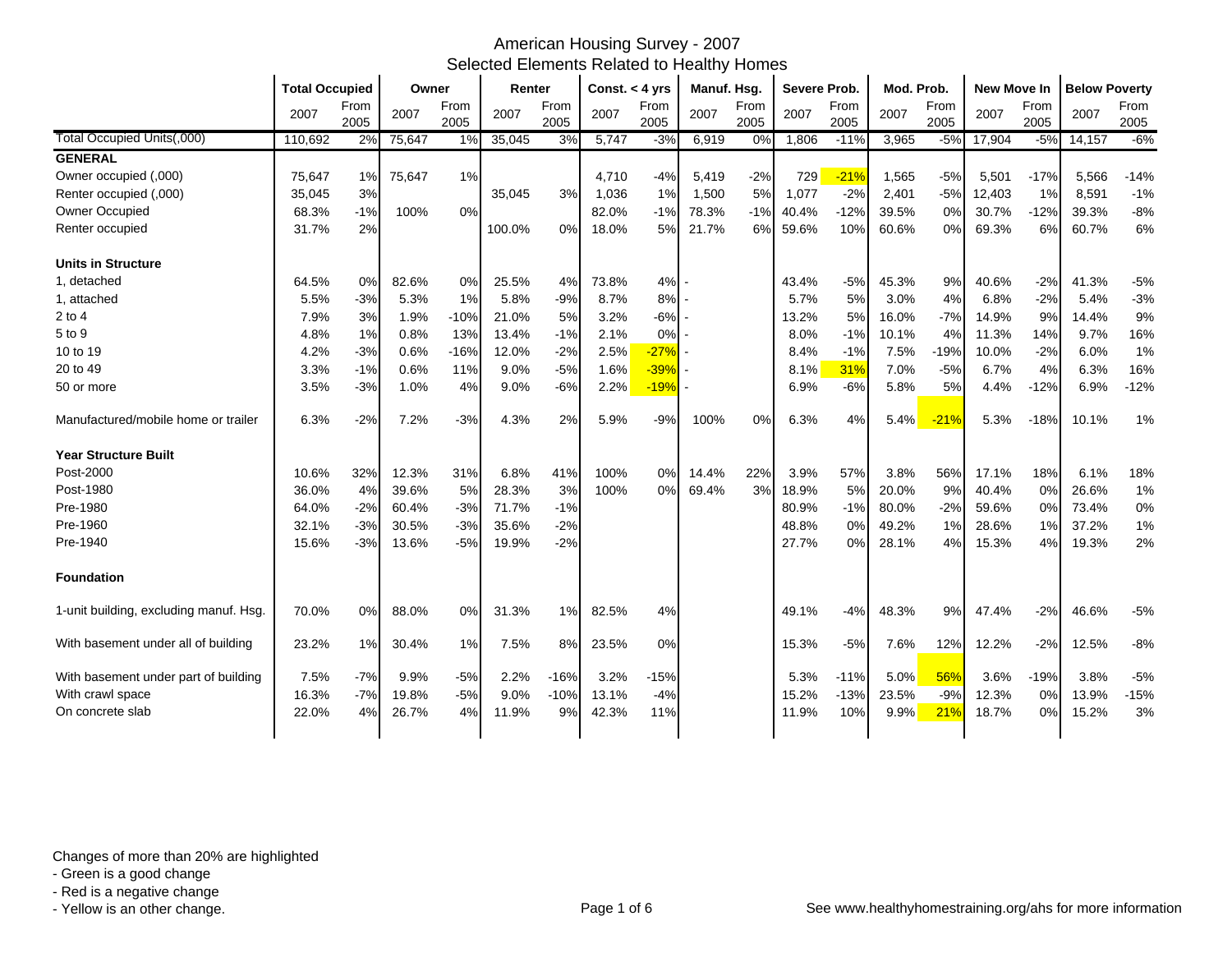|                                          | <b>Total Occupied</b> |              | Owner |              | Renter |              | Const. $<$ 4 yrs |              | Manuf. Hsg. |              | Severe Prob. |              | Mod. Prob. |              | <b>New Move In</b> |              | <b>Below Poverty</b> |              |
|------------------------------------------|-----------------------|--------------|-------|--------------|--------|--------------|------------------|--------------|-------------|--------------|--------------|--------------|------------|--------------|--------------------|--------------|----------------------|--------------|
|                                          | 2007                  | From<br>2005 | 2007  | From<br>2005 | 2007   | From<br>2005 | 2007             | From<br>2005 | 2007        | From<br>2005 | 2007         | From<br>2005 | 2007       | From<br>2005 | 2007               | From<br>2005 | 2007                 | From<br>2005 |
| <b>EXTERIOR</b>                          |                       |              |       |              |        |              |                  |              |             |              |              |              |            |              |                    |              |                      |              |
| <b>External Building Conditions</b>      |                       |              |       |              |        |              |                  |              |             |              |              |              |            |              |                    |              |                      |              |
| (multiunit only in 2007)                 |                       |              |       |              |        |              |                  |              |             |              |              |              |            |              |                    |              |                      |              |
| Sagging roof                             | 2.2%                  | 7%           | 1.8%  | 1%           | 1.8%   | $-30%$       | 0.4%             | $-15%$       | 4.5%        | 25%          | 8.2%         | 13%          | 13.9%      | 82%          | 2.8%               | 39%          | 4.9%                 | 51%          |
| Missing roofing material                 | 4.6%                  | 24%          | 4.3%  | 33%          | 4.3%   | $-9%$        | 1.9%             | $-2%$        | 4.2%        | 53%          | 11.2%        | 12%          | 15.6%      | 86%          | 4.4%               | 16%          | 7.3%                 | 36%          |
| Hole in roof                             | 1.5%                  | $-16%$       | 1.2%  | $-10%$       | 1.2%   | $-57%$       | 0.5%             | $-27%$       | 3.0%        | 13%          | 10.8%        | 47%          | 12.2%      | 56%          | 2.0%               | 2%           | 3.3%                 | 2%           |
| Missing bricks, siding, or other outside |                       |              |       |              |        |              |                  |              |             |              |              |              |            |              |                    |              |                      |              |
| wall materials                           | 2.5%                  | $-7%$        | 2.0%  | $-2%$        | 2.0%   | $-49%$       | 0.6%             | $-15%$       | 3.3%        | $-1%$        | 12.7%        | 42%          | 13.0%      | 34%          | 3.1%               | 0%           | 5.4%                 | 13%          |
| Sloping outside walls                    | 1.4%                  | 7%           | 1.0%  | 11%          | 1.0%   | $-52%$       | 0.5%             | 26%          | 2.6%        | 6%           | 8.4%         | 36%          | 8.8%       | 29%          | 2.3%               | 48%          | 3.0%                 | 25%          |
| Boarded up windows                       | 1.0%                  | 2%           | 0.7%  | 21%          | 0.7%   | $-55%$       | 0.3%             | 10%          | 1.8%        | 33%          | 5.5%         | 28%          | 5.6%       | 29%          | 1.1%               | $-12%$       | 2.9%                 | 27%          |
| <b>Broken windows</b>                    | 3.5%                  | 1%           | 2.8%  | $-1%$        | 2.8%   | $-41%$       | 1.1%             | 56%          | 6.7%        | 5%           | 15.3%        | 52%          | 15.2%      | 22%          | 5.1%               | 22%          | 7.6%                 | 35%          |
| Bars on windows                          | 3.6%                  | $-8%$        | 3.4%  | 23%          | 3.4%   | $-48%$       | $0.6\%$          | 38%          | 0.8%        | 90%          | 6.4%         | $-13%$       | 9.0%       | 4%           | 2.7%               | $-28%$       | 6.3%                 | 3%           |
| Foundation crumbling or has open         |                       |              |       |              |        |              |                  |              |             |              |              |              |            |              |                    |              |                      |              |
| crack or hole                            | 2.5%                  | 10%          | 2.2%  | 9%           | 2.2%   | $-28%$       | 0.9%             | 17%          | 1.4%        | $-6%$        | 8.6%         | 14%          | 12.5%      | 68%          | 3.0%               | 48%          | 4.1%                 | 10%          |
| None of the above                        | 82.5%                 | 1%           | 84.0% | $-2%$        | 84.0%  | 14%          | 93.8%            | 0%           | 80.5%       | $-1%$        | 61.9%        | $-7%$        | 53.3%      | $-9%$        | 82.0%              | 2%           | 72.0%                | $-2%$        |
|                                          |                       |              |       |              |        |              |                  |              |             |              |              |              |            |              |                    |              |                      |              |
| Water Leakage in Last 12 Months          |                       |              |       |              |        |              |                  |              |             |              |              |              |            |              |                    |              |                      |              |
| With leakage from outside structure      | 10.3%                 | $-5%$        | 10.8% | $-4%$        | 9.1%   | $-7%$        | 5.6%             | $-13%$       | 10.8%       | $-12%$       | 18.9%        | 3%           | 27.9%      | 2%           | 8.7%               | 0%           | 9.6%                 | $-4%$        |
| Roof                                     | 4.7%                  | $-13%$       | 4.8%  | $-11%$       | 4.3%   | $-15%$       | 2.6%             | 21%          | 7.8%        | $-8%$        | 10.9%        | $-2%$        | 17.2%      | 4%           | 3.9%               | $-4%$        | 5.2%                 | $-11%$       |
| <b>Basement</b>                          | 3.5%                  | 7%           | 4.3%  | 8%           | 1.8%   | 8%           | 1.7%             | 17%          | 0.1%        | $-20%$       | 3.8%         | 1%           | 5.7%       | 49%          | 2.2%               | 8%           | 2.1%                 | 7%           |
| Walls, closed windows, or doors          | 1.7%                  | $-25%$       | 1.4%  | $-30%$       | 2.3%   | $-16%$       | 1.0%             | $-62%$       | 2.6%        | $-239$       | 5.4%         | $-15%$       | 5.7%       | $-22%$       | 1.9%               | $-16%$       | 2.0%                 | $-23%$       |
| Other or unknown                         | 1.0%                  | $-13%$       | 1.0%  | $-14%$       | 1.2%   | $-13%$       | 0.7%             | $-28%$       | 0.9%        | $-39%$       | 1.6%         | $-29%$       | 2.4%       | $-39%$       | 1.2%               | 6%           | 1.1%                 | 8%           |
|                                          |                       |              |       |              |        |              |                  |              |             |              |              |              |            |              |                    |              |                      |              |

- Green is a good change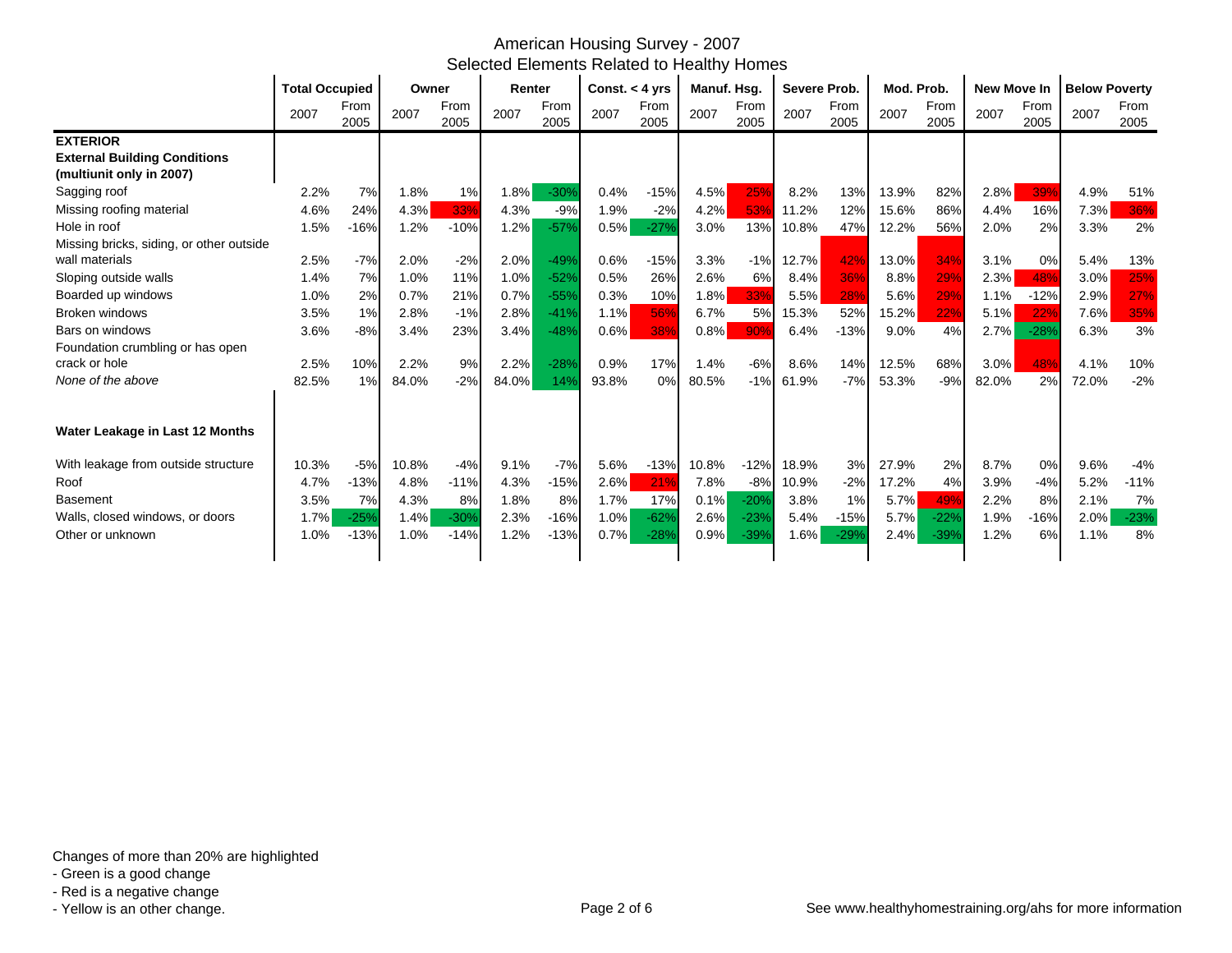|                                        |      | <b>Total Occupied</b> |      | Owner        |       | Renter       |         | Const. $<$ 4 yrs |      | Manuf. Hsg.  |       | Severe Prob. |       | Mod. Prob.   |         | <b>New Move In</b> |       | <b>Below Poverty</b> |  |
|----------------------------------------|------|-----------------------|------|--------------|-------|--------------|---------|------------------|------|--------------|-------|--------------|-------|--------------|---------|--------------------|-------|----------------------|--|
|                                        | 2007 | From<br>2005          | 2007 | From<br>2005 | 2007  | From<br>2005 | 2007    | From<br>2005     | 2007 | From<br>2005 | 2007  | From<br>2005 | 2007  | From<br>2005 | 2007    | From<br>2005       | 2007  | From<br>2005         |  |
| <b>INTERIOR</b>                        |      |                       |      |              |       |              |         |                  |      |              |       |              |       |              |         |                    |       |                      |  |
| Holes in floors                        | 1.0% | 9%                    | 0.6% | $-3%$        | 1.7%  | 19%          | 0.1%    | $-69%$           | 2.5% | $-9%$        | 8.7%  | 62%          | 9.7%  | 19%          | 1.5%    | 51%                | 2.7%  | 33%                  |  |
| Open cracks or holes (interior)        | 4.8% | 0%                    | 3.7% | $-2%$        | 7.2%  | 1%           | 1.6%    | $-38%$           | 6.2% | $-16%$       | 19.1% | 37%          | 31.3% | 8%           | 5.7%    | 3%                 | 8.0%  | 6%                   |  |
| Broken plaster or peeling paint        | 2.0% | $-3%$                 | 1.4% | 1%           | 3.2%  | $-7%$        | 0.4%    | $-16%$           | 1.7% | 14%          | 10.4% | 38%          | 19.3% | 3%           | 1.9%    | $-7%$              | 3.7%  | 5%                   |  |
| Water Leakage in Last 12 Months        |      |                       |      |              |       |              |         |                  |      |              |       |              |       |              |         |                    |       |                      |  |
| With leakage from inside structure1    | 7.9% | $-5%$                 | 6.6% | $-4%$        | 10.7% | $-5%$        | 3.8%    | $-31%$           | 8.7% | $-20%$       | 17.6% | 11%          | 25.4% | $-5%$        | 9.6%    | $-7%$              | 10.0% | 6%                   |  |
| Fixtures backed up or overflowed       | 2.1% | $-18%$                | 1.7% | $-18%$       | 2.8%  | $-19%$       | 1.0%    | $-47%$           | 1.6% | $-47%$       | 4.4%  | $-33%$       | 7.3%  | $-13%$       | 2.7%    | $-21%$             | 2.8%  | $-3%$                |  |
| Pipes leaked                           | 3.4% | $-3%$                 | 2.8% | 7%           | 4.8%  | $-14%$       | 1.9%    | $-10%$           | 5.0% | $-11%$       | 9.1%  | 7%           | 11.6% | $-14%$       | 4.4%    | $-8%$              | 4.7%  | $-1%$                |  |
| Broken water heater                    | 0.8% | $-9%$                 | 0.8% | $-16%$       | 0.8%  | 8%           | 0.2%    | $-58%$           | 1.5% | $-13%$       | 1.1%  | $-38%$       | 1.9%  | $-19%$       | 0.6%    | $-12%$             | 0.7%  | $-9%$                |  |
| Other or unknown                       | 2.0% | $-5%$                 | 1.6% | $-9%$        | 2.8%  | $-1%$        | 0.8%    | $-41%$           | 1.1% | $-28%$       | 4.3%  | 16%          | 6.7%  | 7%           | 2.2%    | $-5%$              | 2.4%  | 16%                  |  |
| <b>Rodents in Last 3 Months</b>        |      |                       |      |              |       |              |         |                  |      |              |       |              |       |              |         |                    |       |                      |  |
| Signs of rats                          | 0.7% | $-15%$                | 0.5% | $-13%$       | 1.0%  | $-18%$       | 0.1%    | $-62%$           | 1.0% | 3%           | 4.8%  | 16%          | 3.3%  | $-13%$       | $0.6\%$ | $-22%$             | 1.4%  | 6%                   |  |
| Signs of mice                          | 5.5% | $-3%$                 | 5.2% | 0%           | 6.0%  | $-9%$        | 2.6%    | 16%              | 9.0% | $-10%$       | 12.1% | 3%           | 12.0% | $-1%$        | 4.3%    | $-3%$              | 8.1%  | 12%                  |  |
| Signs of rodents, not sure which kind  | 0.4% | 35%                   | 0.3% | 22%          | 0.6%  | 49%          | $0.1\%$ | 21%              | 0.4% | $-25%$       | 2.5%  | 186%         | 1.3%  | 89%          | 0.5%    | 22%                | 0.6%  | 12%                  |  |
| <b>Electrical</b>                      |      |                       |      |              |       |              |         |                  |      |              |       |              |       |              |         |                    |       |                      |  |
| No electrical wiring                   | 0.0% | 6%                    | 0.1% | 9%           | 0.0%  | $-3%$        | 0.3%    | 122%             | 0.0% |              | 2.4%  | 64%          | 0.0%  |              | 0.0%    |                    | 0.1%  | $-17%$               |  |
| Exposed wiring                         | 1.0% | 52%                   | 0.8% | 31%          | 1.4%  | 92%          | 0.6%    | $-29%$           | 0.6% | $-32%$       | 3.0%  | 58%          | 1.9%  | 29%          | 1.4%    | 99%                | 1.5%  | 40%                  |  |
| Rooms without electric outlets         | 1.3% | $-10%$                | 1.1% | $-12%$       | 1.8%  | $-7%$        | 1.2%    | 2%               | 1.2% | $-289$       | 5.4%  | 12%          | 3.1%  | $-6%$        | 2.1%    | 1%                 | 2.3%  | 1%                   |  |
| With fuses or breakers blown in last 3 |      |                       |      |              |       |              |         |                  |      |              |       |              |       |              |         |                    |       |                      |  |
| months                                 | 9.1% | 1%                    | 9.1% | 2%           | 9.1%  | 0%           | 8.5%    | 1%               | 8.1% | $-1%$        | 15.0% | $-15%$       | 15.8% | 13%          | 10.2%   | $-5%$              | 7.6%  | 1%                   |  |
|                                        |      |                       |      |              |       |              |         |                  |      |              |       |              |       |              |         |                    |       |                      |  |

- Green is a good change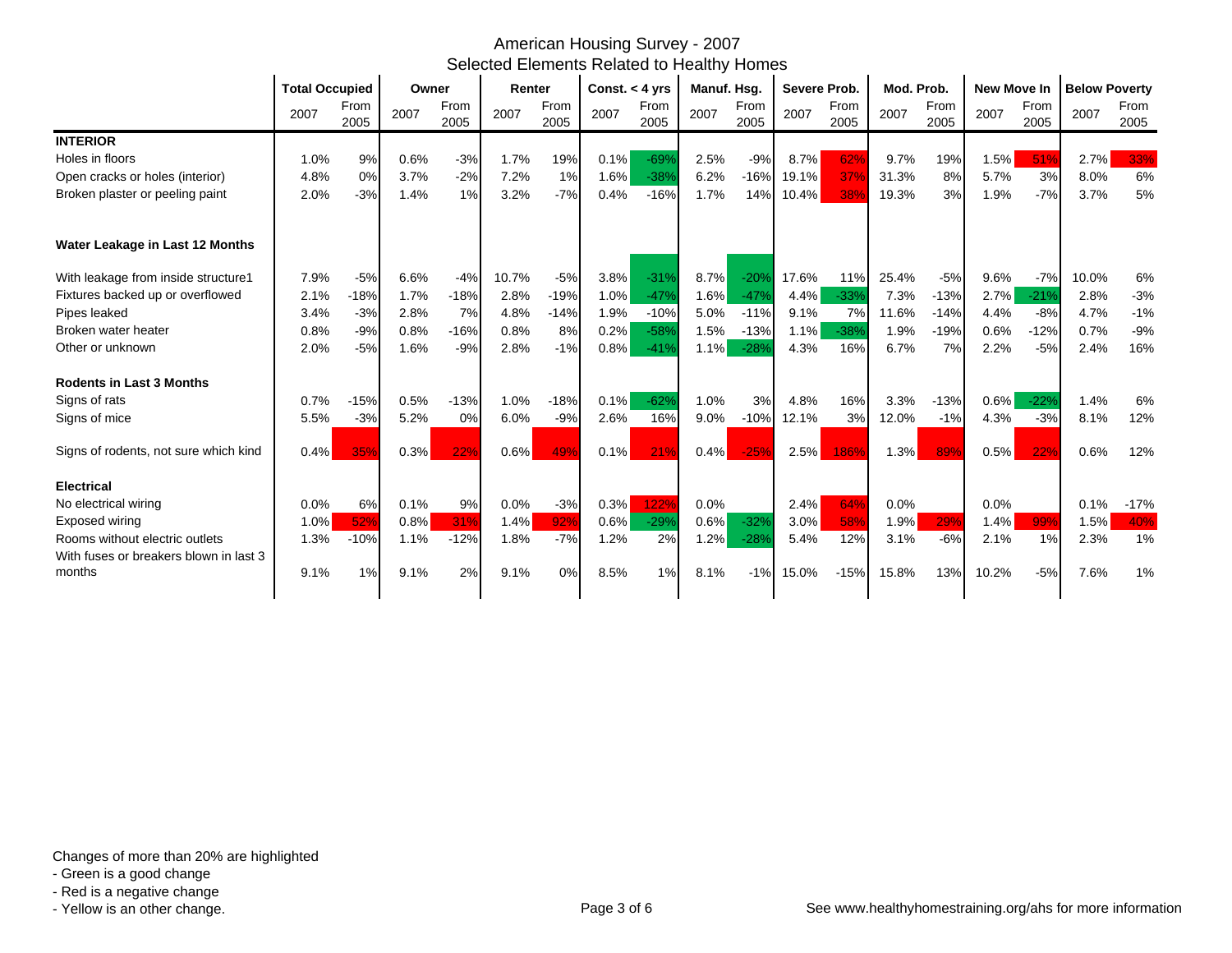|                                                                |       | <b>Total Occupied</b> |       | Owner        |       | Renter       |         | Const. $<$ 4 yrs |         | Manuf. Hsg.  |         | Severe Prob. |         | Mod. Prob.   |       | <b>New Move In</b> |       | <b>Below Poverty</b> |  |
|----------------------------------------------------------------|-------|-----------------------|-------|--------------|-------|--------------|---------|------------------|---------|--------------|---------|--------------|---------|--------------|-------|--------------------|-------|----------------------|--|
|                                                                | 2007  | From<br>2005          | 2007  | From<br>2005 | 2007  | From<br>2005 | 2007    | From<br>2005     | 2007    | From<br>2005 | 2007    | From<br>2005 | 2007    | From<br>2005 | 2007  | From<br>2005       | 2007  | From<br>2005         |  |
| <b>SANITATION/WATER</b>                                        |       |                       |       |              |       |              |         |                  |         |              |         |              |         |              |       |                    |       |                      |  |
| Lacking complete kitchen facilities                            | 1.6%  | 0%                    | 0.4%  | 17%          | 4.1%  | $-4%$        | 0.6%    | $-30%$           | 0.3%    | $-56%$       | 8.9%    | 20%          | 39.4%   | 7%           | 3.5%  | $-2%$              | 3.6%  | 11%                  |  |
| Lacking some or all plumbing facilities                        | 1.1%  | $-5%$                 | 0.7%  | $-15%$       | 2.0%  | 4%           | 0.3%    | 33%              | 1.1%    | 29%          | 69.7%   | 9%           | $0.0\%$ |              | 1.4%  | $-2%$              | 2.3%  | $-4%$                |  |
| Water not safe to drink                                        | 8.0%  | $-11%$                | 6.4%  | $-8%$        | 11.4% | $-15%$       | 7.7%    | $-4%$            | 10.1%   | $-8%$        | 14.3%   | 3%           | 13.7%   | $-23%$       | 10.2% | $-16%$             | 11.3% | $-6%$                |  |
| With water stoppage in last 3 months                           | 3.4%  | 6%                    | 2.8%  | 9%           | 4.6%  | 0%           | 2.3%    | 7%               | 6.8%    | $-5%$        | 8.9%    | 26%          | 6.3%    | $-18%$       | 3.7%  | $-5%$              | 3.8%  | 1%                   |  |
| No flush toilets working some time in<br>last 3 months         | 1.9%  | $-3%$                 | 1.1%  | $-6%$        | 3.8%  | $-2%$        | 0.9%    | $-17%$           | 1.8%    | $-4%$        | 7.4%    | 33%          | 9.9%    | $-1%$        | 3.9%  | 5%                 | 4.1%  | 18%                  |  |
| With sewage disposal breakdown in<br>last 3 months             | 1.0%  | $-15%$                | 0.8%  | $-16%$       | 1.5%  | $-8%$        | $0.8\%$ | 196%             | $0.9\%$ | $-40%$       | 2.7%    | $-4%$        | 3.6%    | $-15%$       | 1.4%  | $-8%$              | 1.4%  | 1%                   |  |
| Septic tank, cesspool or chemical<br>toilet                    | 19.8% | $-2%$                 | 25.6% | $-1%$        | 7.3%  | $-4%$        | 22.5%   | 1%               | 50.9%   | $-7%$        | 15.0%   | 0%           | 17.2%   | 3%           | 10.2% | $-7%$              | 14.4% | $-12%$               |  |
|                                                                |       |                       |       |              |       |              |         |                  |         |              |         |              |         |              |       |                    |       |                      |  |
| Septic/breakdown in last 3 months                              | 0.3%  | $-79%$                | 0.3%  | $-72%$       | 0.2%  | $-92%$       | $0.4\%$ | $-51%$           | 0.8%    | $-18%$       | $1.2\%$ | $-77%$       | $0.2\%$ | $-94%$       | 0.3%  | $-83%$             | 0.3%  | $-82%$               |  |
| <b>SAFETY EQUIPMENT</b>                                        |       |                       |       |              |       |              |         |                  |         |              |         |              |         |              |       |                    |       |                      |  |
| Working smoke detector<br>Smoke detector batteries replaced in | 92.4% |                       | 93.1% |              | 90.8% |              | 98.0%   |                  | 88.0%   |              | 84.3%   |              | 82.5%   |              | 91.5% |                    | 86.6% |                      |  |
| last 6 months                                                  | 61.7% |                       | 63.8% |              | 57.1% |              | 58.2%   |                  | 57.1%   |              | 57.0%   |              | 52.5%   |              | 55.1% |                    | 57.1% |                      |  |
| Fire extinguisher purchased or                                 |       |                       |       |              |       |              |         |                  |         |              |         |              |         |              |       |                    |       |                      |  |
| recharged in last 2 years                                      | 43.6% |                       | 49.2% |              | 31.5% |              | 49.2%   |                  | 43.3%   |              | 31.7%   |              | 31.5%   |              | 37.4% |                    | 32.6% |                      |  |
| Sprinkler system inside home                                   | 3.9%  |                       | 2.3%  |              | 7.2%  |              | 11.8%   |                  | 0.9%    |              | 4.9%    |              | 5.3%    |              | 7.1%  |                    | 4.6%  |                      |  |
| Working carbon monoxide detector                               | 32.6% |                       | 37.4% |              | 22.1% |              | 35.8%   |                  | 18.7%   |              | 29.7%   |              | 21.2%   |              | 24.7% |                    | 22.7% |                      |  |

- Green is a good change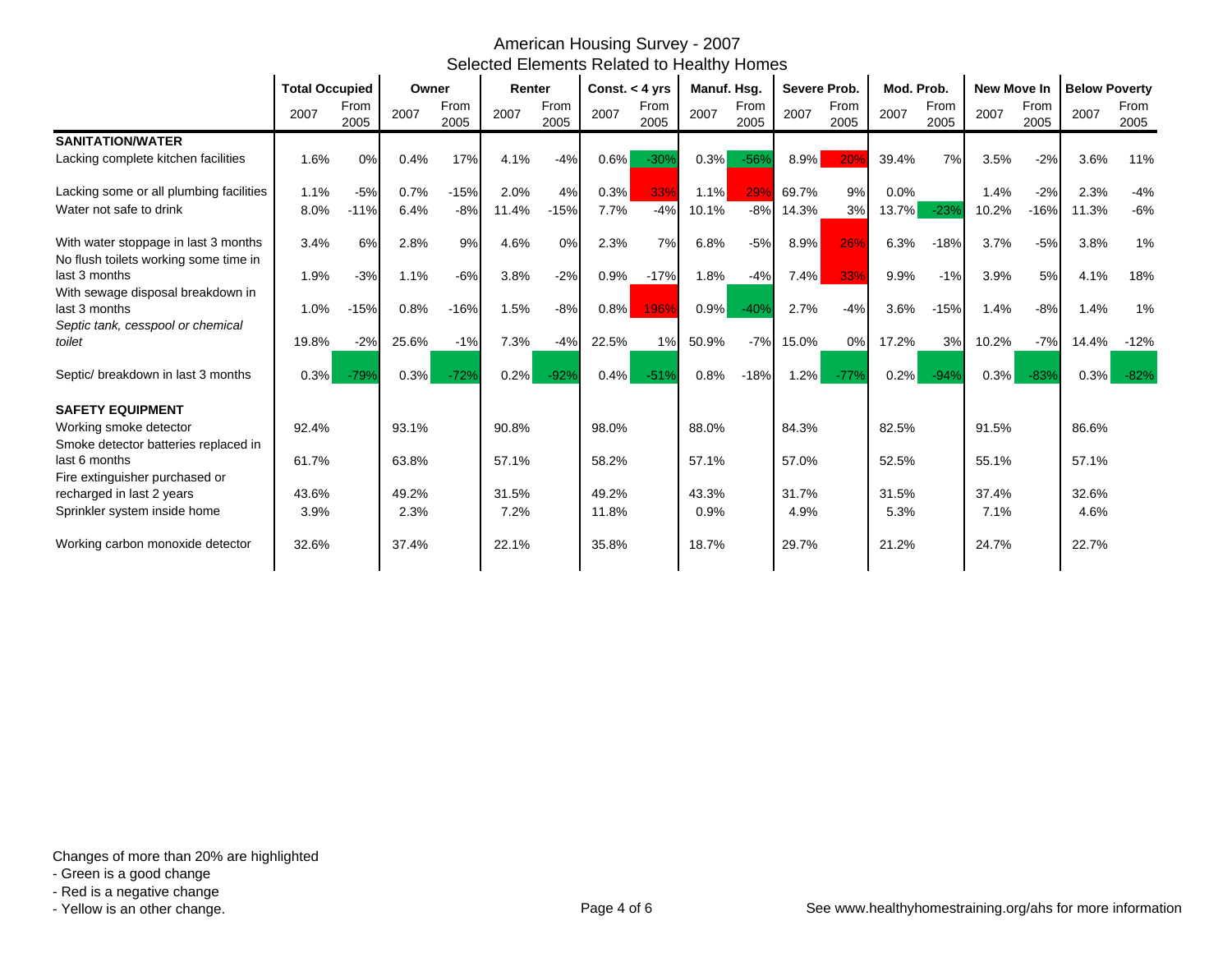|                                        | <b>Total Occupied</b> |              | Owner |              | Renter |              | Const. < 4 yrs |              | Manuf. Hsg. |              | <b>Severe Prob.</b> |              | Mod. Prob. |              | <b>New Move In</b> |              | <b>Below Poverty</b> |              |
|----------------------------------------|-----------------------|--------------|-------|--------------|--------|--------------|----------------|--------------|-------------|--------------|---------------------|--------------|------------|--------------|--------------------|--------------|----------------------|--------------|
|                                        | 2007                  | From<br>2005 | 2007  | From<br>2005 | 2007   | From<br>2005 | 2007           | From<br>2005 | 2007        | From<br>2005 | 2007                | From<br>2005 | 2007       | From<br>2005 | 2007               | From<br>2005 | 2007                 | From<br>2005 |
| <b>HEATING/FUEL</b>                    |                       |              |       |              |        |              |                |              |             |              |                     |              |            |              |                    |              |                      |              |
| <b>Main Heating Equipment</b>          |                       |              |       |              |        |              |                |              |             |              |                     |              |            |              |                    |              |                      |              |
| Warm-air furnace                       | 62.9%                 | 0%           | 67.4% | 0%           | 53.2%  | 1%           | 71.7%          | $-3%$        | 75.8%       | $0\%$        | 44.3%               | $-5%$        | 39.7%      | 13%          | 61.7%              | 0%           | 56.2%                | 2%           |
| Steam or hot water system              | 11.5%                 | $-3%$        | 9.9%  | $-4%$        | 15.0%  | $-2%$        | 2.5%           | 11%          | 0.3%        | 40%          | 21.9%               | 4%           | 11.2%      | $-4%$        | 8.5%               | $-6%$        | 12.8%                | 2%           |
| Electric heat pump                     | 11.7%                 | 2%           | 12.6% | 4%           | 9.8%   | $-3%$        | 21.8%          | 9%           | 13.7%       | 2%           | 7.3%                | 8%           | 4.5%       | $-21%$       | 13.2%              | $-2%$        | 8.5%                 | $-12%$       |
| Built-in electric units                | 4.3%                  | 1%           | 2.8%  | 1%           | 7.6%   | 0%           | 1.2%           | 2%           | 1.2%        | 17%          | 5.1%                | $-9%$        | 5.1%       | $-9%$        | 5.8%               | 1%           | 6.4%                 | 9%           |
| Floor, wall, or other built-in hot-air |                       |              |       |              |        |              |                |              |             |              |                     |              |            |              |                    |              |                      |              |
| units without ducts                    | 4.5%                  | $-4%$        | 2.7%  | $-6%$        | 8.4%   | $-3%$        | 1.5%           | $-2%$        | 2.1%        | $-17%$       | 7.8%                | 15%          | 4.9%       | $-21%$       | 5.9%               | 4%           | 6.7%                 | $-6%$        |
| Room heaters with flue                 | 1.0%                  | $-14%$       | 0.9%  | $-11%$       | 1.3%   | $-18%$       | 0.1%           | $-41%$       | 1.0%        | $-20%$       | 1.9%                | $-18%$       | 1.4%       | $-4%$        | 1.0%               | 7%           | 1.9%                 | $-10%$       |
| Room heaters without flue              | 1.1%                  | $-12%$       | 1.0%  | $-16%$       | 1.3%   | $-4%$        | 0.0%           |              | 1.5%        | $-8%$        | 2.8%                | 6%           | 28.7%      | $-6%$        | 1.1%               | 23%          | 2.5%                 | $-7%$        |
| Portable electric heaters              | 0.9%                  | 12%          | 0.6%  | 0%           | 1.7%   | 22%          | 0.1%           | $-48%$       | 2.3%        | 17%          | 3.7%                | 39%          | 2.6%       | 57%          | 1.0%               | 0%           | 1.8%                 | $-4%$        |
| <b>Stoves</b>                          | 0.9%                  | 4%           | 1.0%  | 6%           | 0.4%   | $-5%$        | 0.2%           | $-42%$       | 1.2%        | 12%          | 3.3%                | 32%          | 0.7%       | $-2%$        | 0.1%               | $-66%$       | 1.1%                 | $-6%$        |
| Fireplaces with inserts                | 0.1%                  | 24%          | 0.2%  | 17%          | 0.1%   | 130%         | 0.1%           | 176%         | 0.0%        |              | 0.2%                |              | 0.1%       | 5%           | 0.1%               | 533%         | 0.1%                 | 25%          |
| Fireplaces without inserts             | $0.0\%$               | $-15%$       | 0.1%  | $-1%$        | 0.0%   | $-52%$       | 0.0%           | $-100%$      | 0.2%        | 58%          | 0.2%                | 12%          | 0.1%       | 5%           | 0.0%               | $-100%$      | 0.0%                 | $-24%$       |
| Other                                  | 0.4%                  | 51%          | 0.4%  | 67%          | 0.5%   | 31%          | 0.6%           | 171%         | 0.4%        | 13%          | 0.4%                | $-44%$       | 0.4%       | 5%           | 0.7%               | 100%         | 0.9%                 | 83%          |
| Cooking stove                          | 0.1%                  | $-17%$       | 0.0%  | $-31%$       | 0.2%   | $-9%$        | 0.0%           |              | 0.1%        | $-25%$       | 0.6%                | $-18%$       | 0.1%       | $-25%$       | 0.1%               | 32%          | 0.2%                 | $-5%$        |
| None                                   | 0.4%                  | 18%          | 0.3%  | 25%          | 0.7%   | 11%          | 0.1%           | 141%         | 0.1%        | $-71%$       | 0.4%                | $-70%$       | 0.6%       | $-20%$       | 0.7%               | 42%          | 0.7%                 | 20%          |
| <b>Water Heating Fuel</b>              |                       |              |       |              |        |              |                |              |             |              |                     |              |            |              |                    |              |                      |              |
| Electricity                            | 40.0%                 | 2%           | 37.9% | 2%           | 44.5%  | 1%           | 43.8%          | 1%           | 74.2%       | 2%           | 35.9%               | 1%           | 39.9%      | 0%           | 46.3%              | $-1%$        | 45.9%                | 0%           |
| Piped gas                              | 51.4%                 | 0%           | 53.1% | $-1%$        | 48.0%  | 1%           | 48.2%          | $-4%$        | 18.9%       | 2%           | 50.0%               | 2%           | 51.1%      | 1%           | 48.8%              | 2%           | 46.5%                | 2%           |
| Other                                  | 8.5%                  | $-6%$        | 9.0%  | -4%          | 7.5%   | $-10%$       | 8.0%           | 29%          | 6.9%        | $-19%$       | 14.1%               | $-10%$       | 9.0%       | $-7%$        | 4.9%               | $-11%$       | 7.6%                 | $-13%$       |
| <b>Clothes Dryer Fuel</b>              |                       |              |       |              |        |              |                |              |             |              |                     |              |            |              |                    |              |                      |              |
| Electricity                            | 77.1%                 | 0%           | 75.1% | 0%           | 85.9%  | 0%           | 78.2%          | $-1%$        | 91.3%       | $-1%$        | 75.7%               | $-1%$        | 84.3%      | 2%           | 83.7%              | 0%           | 83.3%                | 0%           |
| Piped gas                              | 21.3%                 | 0%           | 23.2% | 0%           | 13.6%  | $-2%$        | 19.5%          | 2%           | 6.2%        | 8%           | 22.6%               | 1%           | 15.1%      | $-7%$        | 15.5%              | $-2%$        | 15.8%                | 6%           |
| Other                                  | 1.6%                  | 5%           | 1.8%  | 8%           | 0.6%   | $-18%$       | 2.2%           | 29%          | 2.4%        | 10%          | 1.8%                | 33%          | 0.6%       | $-50%$       | 0.8%               | $-10%$       | 0.9%                 | $-37%$       |
| <b>Heating Problems</b>                |                       |              |       |              |        |              |                |              |             |              |                     |              |            |              |                    |              |                      |              |
| Uncomfortably cold for 24 hours or     |                       |              |       |              |        |              |                |              |             |              |                     |              |            |              |                    |              |                      |              |
| more last winter                       | 8.2%                  | 12%          | 7.3%  | 24%          | 10.1%  | $-8%$        | 4.8%           | $-13%$       | 12.0%       | 20%          | 37.3%               | $-8%$        | 17.1%      | $-2%$        | 7.6%               | $-24%$       | 11.8%                | 15%          |
| <b>Heating Equipment Breakdowns</b>    | 2.4%                  | $-1%$        | 2.0%  | 8%           | 3.3%   | $-17%$       | 1.3%           | $-10%$       | 3.6%        | 62%          | 29.5%               | $-17%$       | 3.5%       | 21%          | 2.2%               | $-31%$       | 3.8%                 | 21%          |
| Other causes                           | 6.0%                  | 18%          | 5.5%  | 30%          | 7.0%   | $-4%$        | 3.5%           | $-14%$       | 8.6%        | 8%           | 11.4%               | 28%          | 13.9%      | $-7%$        | 5.6%               | $-22%$       | 8.3%                 | 9%           |
| Utility interruption                   | 2.4%                  | 53%          | 2.7%  | 59%          | 1.6%   | 42%          | 2.3%           | 44%          | 4.0%        | 28%          | 2.0%                | 47%          | 2.1%       | 12%          | 1.3%               | $-1%$        | 1.7%                 | 26%          |
| Inadequate heating capacity            | 1.0%                  | $-3%$        | 0.5%  | 3%           | 1.9%   | $-15%$       | 0.3%           | $-41%$       | 1.4%        | 12%          | 4.2%                | 31%          | 3.7%       | $-28%$       | 1.2%               | $-29%$       | 1.8%                 | $-20%$       |
| Inadequate insulation                  | $0.8\%$               | $-9%$        | 0.5%  | $-14%$       | 1.6%   | $-14%$       | 0.2%           | $-47%$       | 1.0%        | -46%         | 2.4%                | $-32%$       | 3.4%       | $-12%$       | 1.2%               | $-36%$       | 1.8%                 | $-9%$        |
| Cost of heating                        | 0.8%                  | 8%           | 0.9%  | 35%          | 0.8%   | $-31%$       | 0.4%           | $-30%$       | 1.1%        | $-12%$       | 1.3%                | $-12%$       | 2.5%       | $-1%$        | 0.8%               | $-26%$       | 1.4%                 | 4%           |
| Other                                  | 1.3%                  | $-12%$       | 1.1%  | $-3%$        | 1.8%   | $-28%$       | 0.4%           | $-71%$       | 1.5%        | 14%          | 3.2%                | 18%          | 3.3%       | $-32%$       | 1.4%               | $-34%$       | 2.1%                 | 1%           |
|                                        |                       |              |       |              |        |              |                |              |             |              |                     |              |            |              |                    |              |                      |              |

Changes of more than 20% are highlighted

- Green is a good change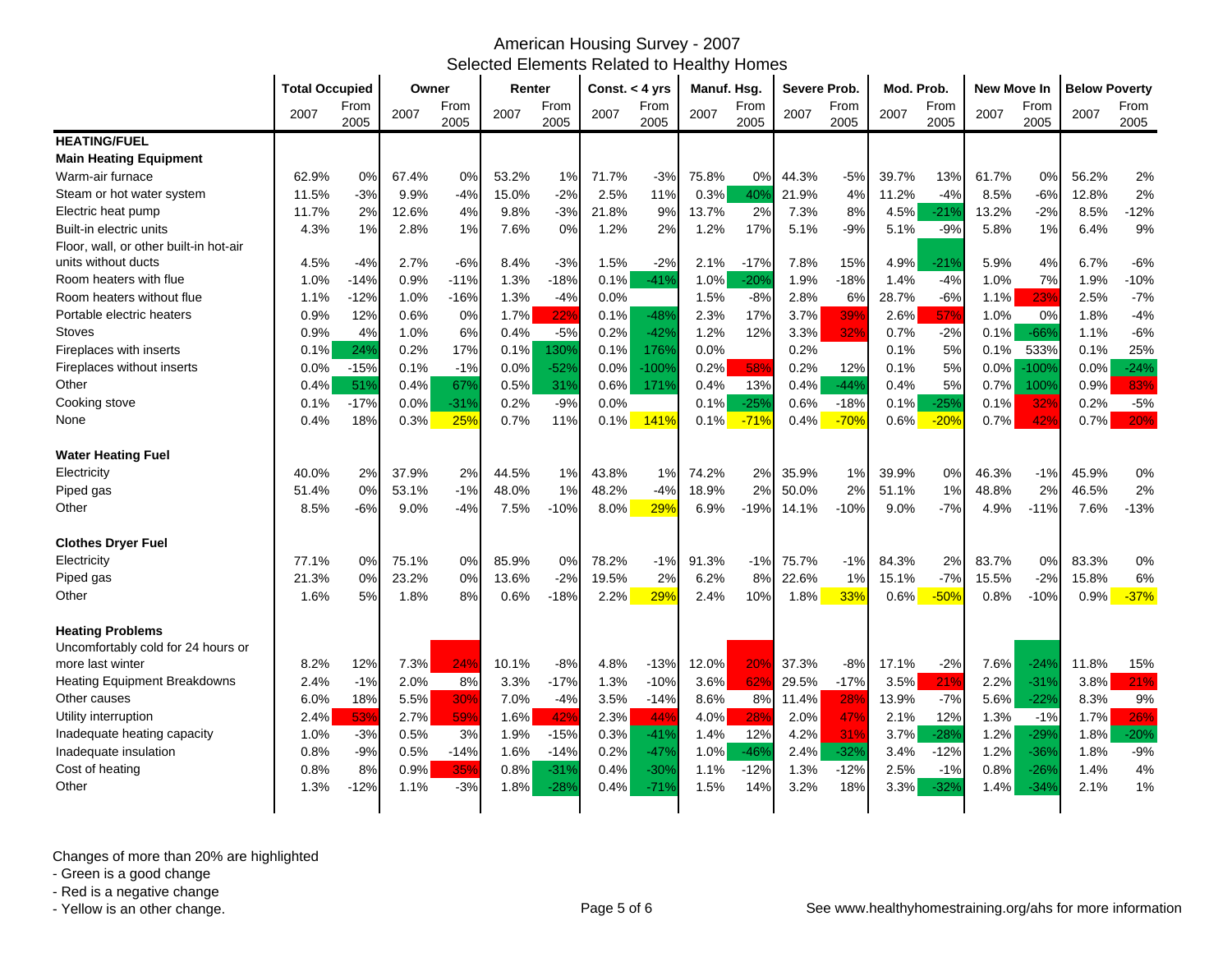|                                     | <b>Total Occupied</b> |              | Owner |              | Renter |              | Const. $<$ 4 yrs |              | Manuf. Hsg. |                 | Severe Prob. |              | Mod. Prob. |              | New Move In |              | <b>Below Poverty</b> |              |
|-------------------------------------|-----------------------|--------------|-------|--------------|--------|--------------|------------------|--------------|-------------|-----------------|--------------|--------------|------------|--------------|-------------|--------------|----------------------|--------------|
|                                     | 2007                  | From<br>2005 | 2007  | From<br>2005 | 2007   | From<br>2005 | 2007             | From<br>2005 | 2007        | From<br>2005    | 2007         | From<br>2005 | 2007       | From<br>2005 | 2007        | From<br>2005 | 2007                 | From<br>2005 |
| <b>SELECTED PHYSICAL PROBLEMS</b>   |                       |              |       |              |        |              |                  |              |             |                 |              |              |            |              |             |              |                      |              |
| Severe physical problems(,000)      | 1,806                 | $-11%$       | 729   | $-21%$       | 1,077  | $-2%$        | 33               | $-3%$        | 113         | $-7%$           | 1,806        | $-11%$       |            |              | 359         | $-9%$        | 467                  | $-20%$       |
| Severe physical problems            | 1.6%                  | $-12%$       | 1.0%  | $-22%$       | 3.1%   | $-5%$        | 0.6%             | 0%           | 1.6%        | $-7%$           |              |              |            |              | 2.0%        | $-4%$        | 3.3%                 | $-14%$       |
| Plumbing                            | 1.1%                  | $-5%$        | 0.7%  | $-15%$       | 2.0%   | 4%           | 0.3%             | 33%          | 1.1%        | 29 <sup>o</sup> | 69.7%        | 9%           |            |              | 1.4%        | $-2%$        | 2.3%                 | $-4%$        |
| Heating                             | 0.4%                  | $-29%$       | 0.2%  | $-42%$       | 0.9%   | $-23%$       | 0.2%             | $-25%$       | 0.4%        | $-51%$          | 25.6%        | $-19%$       |            |              | 0.5%        | $-9%$        | 0.8%                 | $-36%$       |
| Electric                            | 0.0%                  | $-34%$       | 0.1%  | $-21%$       | 0.0%   | $-65%$       | 0.2%             | 245%         | 0.0%        |                 | 2.7%         | $-25%$       |            |              | 0.1%        | $-44%$       | 0.1%                 |              |
| Upkeep                              | 0.1%                  | 43%          | 0.0%  | $-1%$        | 0.2%   | 67%          | 0.0%             |              | 0.2%        | 101%            | 4.3%         | 63%          |            |              | 0.1%        | 533%         | 0.3%                 | 44%          |
| Moderate physical problems(,000)    | 3,965                 | $-5%$        | 1,565 | $-5%$        | 2,401  | $-5%$        | 59               | $-9%$        | 216         | $-25%$          |              |              | 3,965      | $-5%$        | 992         | $-7%$        | 1,087                | $-4%$        |
| Moderate physical problems          | 3.6%                  | $-7%$        | 2.1%  | $-6%$        | 6.9%   | $-8%$        | 1.0%             | $-6%$        | 3.1%        | $-25%$          |              |              |            |              | 5.5%        | $-2%$        | 7.7%                 | 3%           |
| Plumbing                            | 0.2%                  | 17%          | 0.1%  | 28%          | 0.3%   | 10%          | 0.2%             |              | 0.1%        | $-9%$           |              |              | 4.7%       | 26%          | 0.2%        | $-44%$       | 0.3%                 | $-4%$        |
| Heating                             | 1.0%                  | $-12%$       | 1.0%  | $-16%$       | 1.2%   | $-4%$        | 0.0%             |              | 1.4%        | $-11%$          |              |              | 28.7%      | $-6%$        | 1.1%        | 22%          | 2.3%                 | $-9%$        |
| Upkeep                              | 1.1%                  | $-2%$        | 0.7%  | 0%           | 1.9%   | $-5%$        | 0.4%             | 77%          | 1.5%        | $-27%$          |              |              | 30.4%      | 5%           | 1.2%        | 0%           | 2.3%                 | 15%          |
| Kitchen                             | 1.4%                  | 0%           | 0.3%  | 17%          | 3.7%   | $-5%$        | 0.4%             | $-48%$       | 0.2%        | $-56%$          |              |              | 39.4%      | 7%           | 3.3%        | 1%           | 3.0%                 | 13%          |
| <b>Overall Opinion of Structure</b> |                       |              |       |              |        |              |                  |              |             |                 |              |              |            |              |             |              |                      |              |
| 1 (worst)                           | 0.5%                  | 15%          | 0.2%  | 14%          | 1.2%   | 14%          | 0.4%             | 521%         | 1.4%        | 56%             | 4.1%         | 22%          | 2.6%       | 8%           | 0.8%        | 12%          | 1.6%                 | $-88%$       |
| $\overline{2}$                      | 0.3%                  | $-9%$        | 0.1%  | $-19%$       | 0.7%   | $-4%$        | 0.1%             | 3%           | 0.8%        | $-36%$          | 1.9%         | 40%          | 1.5%       | $-12%$       | 0.5%        | $-18%$       | 0.4%                 | $-36%$       |
|                                     | 0.6%                  | 1%           | 0.3%  | 2%           | 1.4%   | 0%           | 0.2%             | 24%          | 1.4%        | 41%             | 3.5%         | 84%          | 3.2%       | 35%          | 0.9%        | $-10%$       | 1.5%                 | 11%          |
|                                     | 1.0%                  | 9%           | 0.5%  | 23%          | 2.0%   | 0%           | 0.0%             | $-81%$       | 1.9%        | 5%              | 3.3%         | 16%          | 3.9%       | 30%          | 1.6%        | 15%          | 1.9%                 | 16%          |
| 5                                   | 4.8%                  | $-6%$        | 3.1%  | $-7%$        | 8.4%   | $-7%$        | 1.4%             | $-34%$       | 8.0%        | $-14%$          | 11.0%        | $-9%$        | 12.2%      | $-5%$        | 6.4%        | 1%           | 8.9%                 | 4%           |
| 6                                   | 4.9%                  | 0%           | 3.4%  | $-6%$        | 8.0%   | 4%           | 1.6%             | $-31%$       | 6.6%        | $-19%$          | 8.3%         | 2%           | 8.7%       | 10%          | 6.5%        | 5%           | 6.5%                 | 5%           |
|                                     | 13.3%                 | $-2%$        | 11.3% | $-2%$        | 17.5%  | $-3%$        | 8.4%             | $-3%$        | 12.3%       | $-12%$          | 13.6%        | $-10%$       | 14.9%      | $-12%$       | 16.6%       | $-1%$        | 13.4%                | 6%           |
|                                     | 27.7%                 | 1%           | 28.1% | 1%           | 26.8%  | 0%           | 21.2%            | $-3%$        | 22.7%       | 2%              | 25.1%        | 23%          | 23.2%      | 2%           | 27.6%       | $-3%$        | 23.5%                | 1%           |
| 9                                   | 16.0%                 | 2%           | 17.7% | 1%           | 12.1%  | 6%           | 19.3%            | $-4%$        | 11.8%       | $-2%$           | 10.7%        | $-8%$        | 9.4%       | 0%           | 14.7%       | 11%          | 11.6%                | 0%           |
| 10 (best)                           | 27.1%                 | $-2%$        | 31.2% | $-1%$        | 18.3%  | $-4%$        | 43.9%            | 3%           | 28.6%       | 12%             | 16.7%        | $-17%$       | 17.9%      | $-1%$        | 21.1%       | $-6%$        | 25.4%                | $-9%$        |

Changes of more than 20% are highlighted

- Green is a good change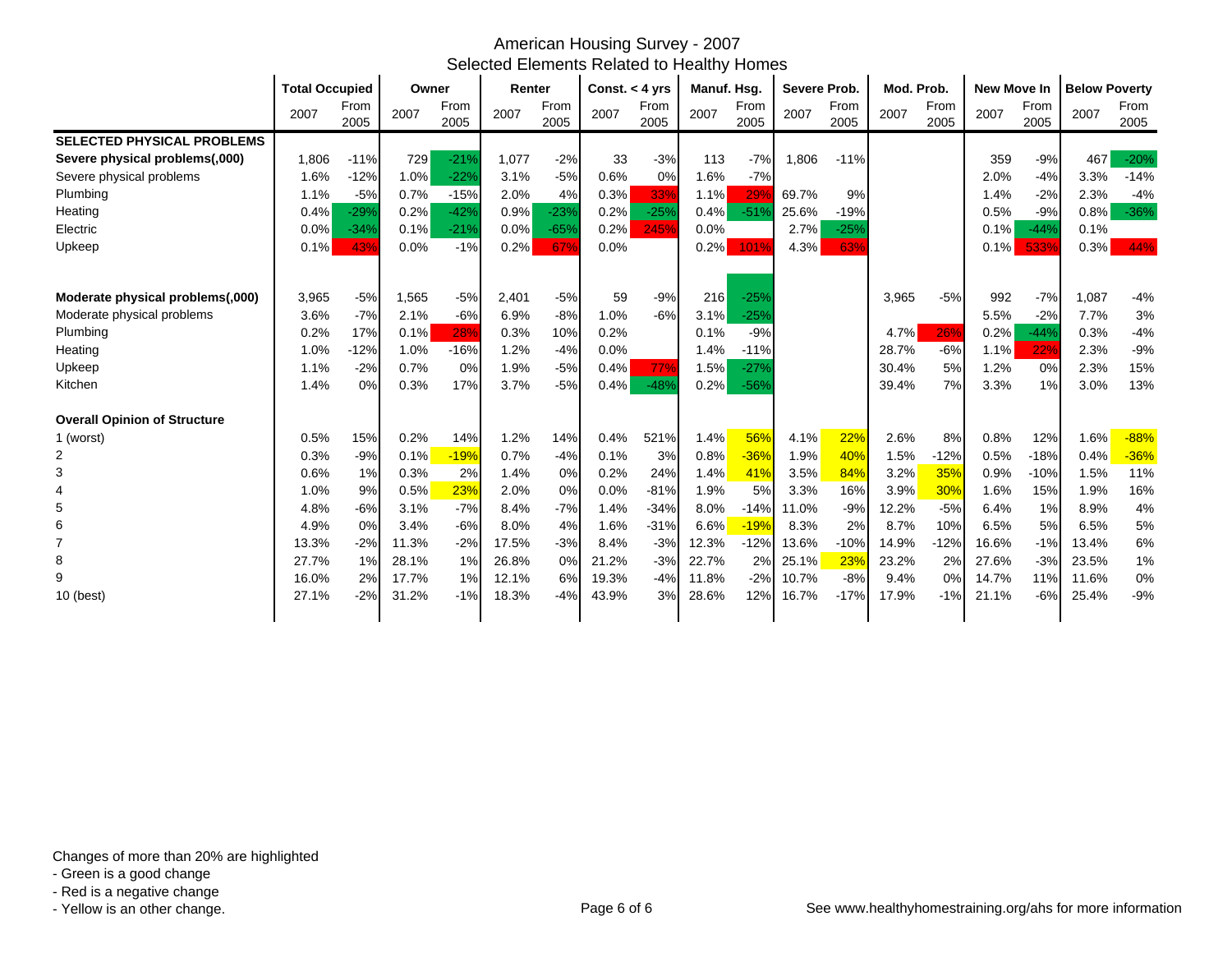### **Overview**

The survey is conducted by the Bureau of the Census for the Department of Housing and Urban Development (HUD). The results and details are available at www.census.gov/hhes/www/housing/ahs/.

The American Housing Survey (AHS) collects data on the Nation's housing, including apartments, singlefamily homes, mobile homes, vacant housing units, household characteristics, income, housing and neighborhood quality, housing costs, equipment and fuels, size of housing unit, and recent movers. National data are collected in odd numbered years, and data for each of 47 selected Metropolitan Areas are collected currently about every six years. The national sample covers an average 55,000 housing units. Each metropolitan area sample covers 4,100 or more housing units.

The AHS returns to the same housing units year after year to gather data; therefore, this survey is ideal for analyzing the flow of households through housing.

### **Key Definitions Related to Healthy Homes**

- 1. **Broken plaster or peeling paint (interior).** The area of peeling paint or broken plaster must be on the inside walls or ceilings and at least one area of broken plaster or peeling paint must be larger than 8 inches by 11 inches.
- 2. **Electric fuses and circuit breakers.** These statistics are presented for occupied housing units. The data show whether an electric fuse has blown or circuit breaker has tripped in the home in the 3 months prior to the interview, or while the household was living in the unit if less than 3 months. A blown fuse or tripped breaker switch results in the temporary loss of electricity until the fuse is replaced or the breaker switch reset. Blown fuses inside major pieces of installed equipment (such as some air conditioners) are counted as blown fuses or tripped breaker switches. The item may identify inadequate wiring, but it also happens commonly when people move into houses and are unfamiliar with which items can be turned on at the same time.
- 3. **Electric wiring.** A housing unit is classified as having exposed electric wiring if the unit has any wiring that is not enclosed, either in the walls or in metal or plastic coverings. Excluded are appliance cords, extension cords, chandelier cords, and telephone, antenna, or cable television wires.
- 4. **Electric wall outlets.** A housing unit is classified as having rooms without electric wall outlets if there is not at least one working electric wall outlet in each room of the unit. A working electric wall outlet is one that is in operating condition; that is, it can be used when needed. If a room does not have an electric wall outlet, an extension cord used in place of a wall outlet is not considered to be an electric wall outlet.
- 5. **Flush toilet and flush toilet breakdowns.** A privy or chemical toilet is not considered a flush toilet. Flush toilets outside the unit were not counted. The statistics on breakdowns of flush toilet are shown for housing units with at least one flush toilet for the household's use only. The flush toilet may be completely unusable because of a faulty flushing mechanism, broken pipes, stopped up sewer pipe, lack of water supplied to the flush toilet, or some other reason. For households with more than one toilet, the question asked about times when *all* toilets were unusable.
- 6. **Foundation.** This item is restricted to one-unit buildings and excludes mobile homes. A structure has a basement if there is an enclosed space at least partially underground in which a person can walk upright under all or part of the building. The basement is under all the building if it is under the entire main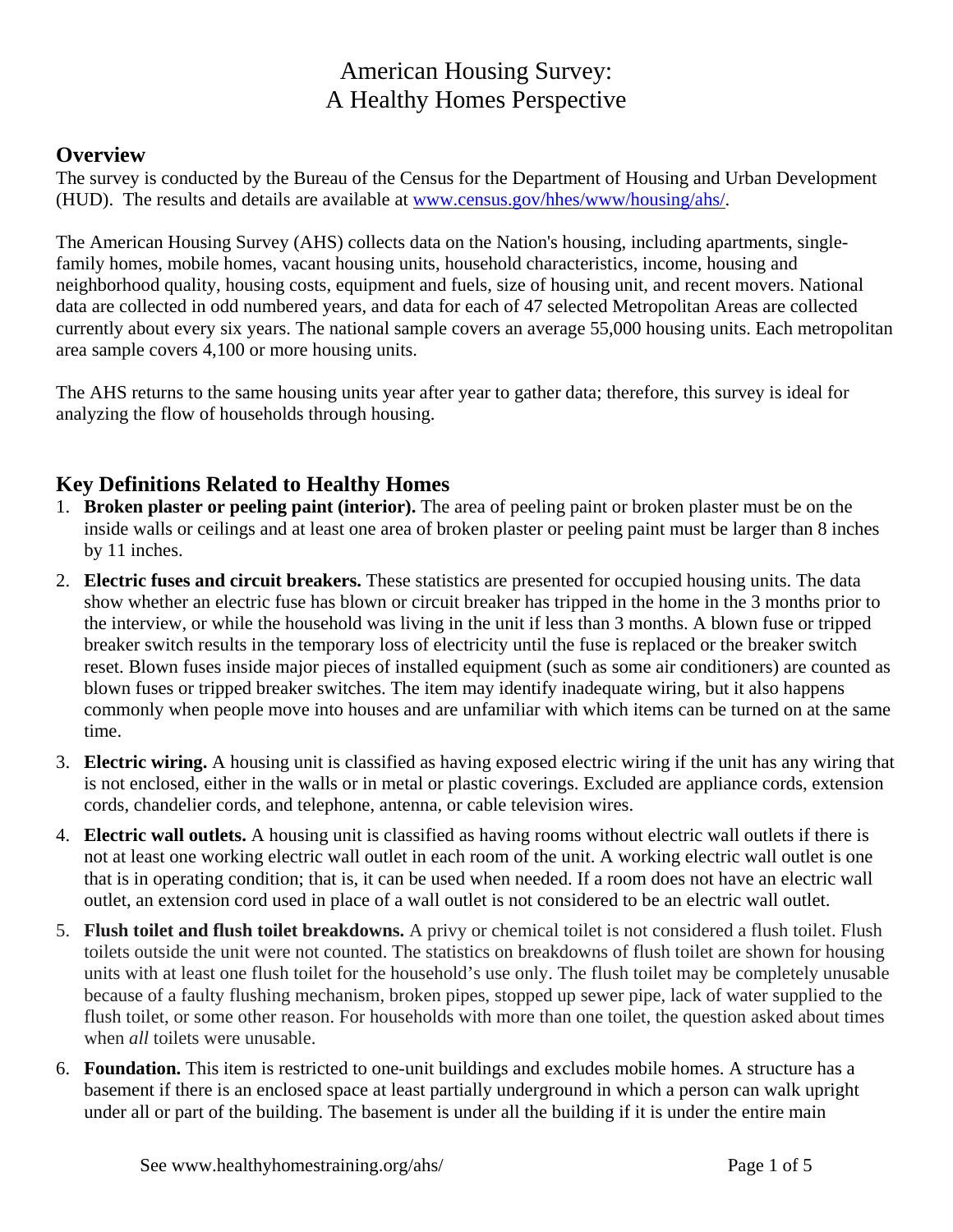structure, excluding garages, car-ports, and porches. Crawl space is space between the ground and the first floor of the house, but it is not high enough for a person to walk upright. A house is built on a concrete slab if it is built on concrete that has been poured on the ground. The ''other'' category refers to a house built on stilts or pilings (for example, beach houses), boats, and motor homes. housing unit is still too cold for the occupants. *Inadequate insulation* refers to air drafts through window frames, electrical outlets, or walls that are cold. *Cost of heating* refers to the occupants turning down their thermostat or turning the equipment off altogether to save money. This category includes utilities/fuels that are unavailable due to unpaid bills.

- 7. **Holes in floors.** Respondents were asked about holes in the interior floors of the unit. The holes may or may not go all the way through to a lower floor or to the exterior of the unit. The holes are only counted if large enough for someone to trip in.
- 8. **Light fixtures in public halls.** These statistics are presented for housing units in two-or-more-unit structures. Data include whether or not there are light fixtures in the public halls and whether or not some, none, or all of the light fixtures are in working order. Light fixtures include wall lights, ceiling lights, or table lamps in the public halls of the building. Public halls are used by the occupants and guests to get to their apartment doors.
- 9. **Open cracks or holes (interior).** Statistics are presented on open cracks or holes in the interior wall or ceilings of the housing unit. Included are cracks or holes that do not go all the way through to the next room or to the exterior of the housing unit. Hairline cracks or cracks that appear in the walls or ceilings but are not large enough to insert the edge of a dime, are not counted. Very small holes caused by nails or other similar objects are also not counted.
- 10. **Plumbing facilities.** The category ''With all plumbing facilities'' consists of housing units that have hot and cold piped water as well as a flush toilet and a bathtub or shower. For units with less than two full bathrooms, the facilities are only counted if they are for the exclusive use of the occupants of the unit. Plumbing facilities need not be in the same room. Lacking some plumbing facilities or having no plumbing facilities for exclusive use means that the housing unit does not have all three specified plumbing facilities (hot and cold piped water, flush toilet, and bathtub or shower) inside the housing unit, or that the toilet or bathing facilities are also for the use of the occupants of other housing units. See also the definitions ''Complete bathrooms,'' ''Flush toilet and flush toilet breakdowns,'' and ''Sewage disposal and sewage disposal breakdowns.''
- 11. **Signs of mice or rats.** The statistics on signs of mice or rats refer to respondents who reported seeing mice or rats or signs of mice or rats inside the house or building during the 3 months prior to interview or while the household was living in the unit if less than 3 months. Signs of mice or rats include droppings, holes in the wall, or ripped or torn food containers.
- 12. **Water leakage during last 12 months.** Data on water leakage are shown if the leakage occurred in the 12 months prior to the interview or while the household was living in the unit if less than 12 months. Housing units with water leakage are classified by whether the water leaked in from inside or outside the building and by the most common areas (roof, basement, walls, closed windows, or doors) or reasons (fixtures backed up or over-flowed or pipes leaked) of water leakage.
- 13. **Room heater without flue** refers to any room heater that burns kerosene, gas, or oil, and that does not connect to flue, vent, or chimney.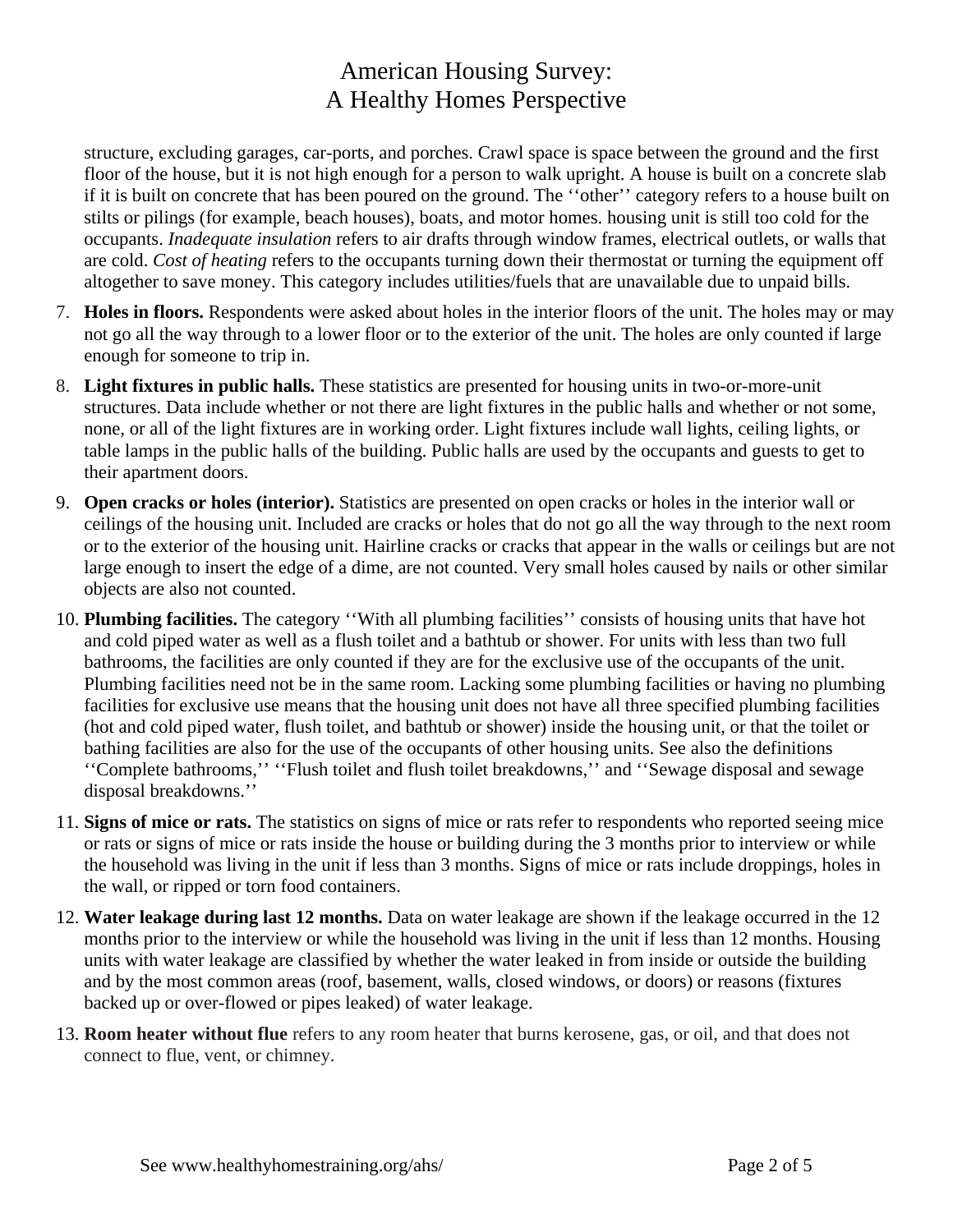## **AHS's Rating System for Physical Problems**

| Physical     | Severe                                             | Moderate                                  |
|--------------|----------------------------------------------------|-------------------------------------------|
| Problems     | (any one of 5 categories)                          | (any one of 5 categories but none severe) |
| Plumbing     | Lacking hot or cold piped water or a flush         | On at least three occasions during        |
|              | toilet, or lacking both bathtub and shower, all    | the last 3 months, all the flush toilets  |
|              | inside the structure (and for the exclusive use of | were broken down at the same time         |
|              | the unit, unless there are two or more full        | for 6 hours or more.                      |
|              | bathrooms).                                        |                                           |
| Heating      | 1. Having been uncomfortably cold last winter      | Having unvented gas, oil, or              |
|              | for 24 hours or more because the heating           | kerosene heaters as the primary           |
|              | equipment broke down, and                          | heating equipment.                        |
|              | 2. It broke down at least three times last winter  |                                           |
|              | for at least 6 hours each time.                    |                                           |
| Electric for | 1. Having no electricity, or                       | Lacking a:                                |
| Severe /     | 2. All of the following three electric problems:   | 1. kitchen sink,                          |
| Kitchen for  | a. Exposed wiring,                                 | 2. Refrigerator, or                       |
| Moderate     | b. A room with no working wall outlet,             | 3. Cooking equipment (stove,              |
|              | and                                                | burners, or microwave oven)               |
|              | c. Three blown fuses or tripped circuit            | inside the structure for the exclusive    |
|              | breakers in the last 90 days.                      | use of the unit.                          |
| Hallways     | Having all of the following four problems in       | Having any three of the four              |
|              | public areas:                                      | problems listed under "Physical           |
|              | 1. No working light fixtures,                      | problems—severe'' under Hallways.         |
|              | 2. Loose or missing steps,                         |                                           |
|              | 3. Loose or missing railings, and                  |                                           |
|              | 4. No working elevator.                            |                                           |
| Upkeep       | Having any five of the following six               | Having any three or four of the six       |
|              | maintenance problems:                              | problems listed under "Physical           |
|              | 1. Water leaks from the outside, such as from      | problems—severe'' under Upkeep.           |
|              | the roof, basement, windows, or doors;             |                                           |
|              | 2. Leaks from inside structure such as pipes or    |                                           |
|              | plumbing fixtures;                                 |                                           |
|              | 3. Holes in the floors;                            |                                           |
|              | 4. Holes or open cracks in the walls or            |                                           |
|              | ceilings;                                          |                                           |
|              | 5. More than 8 inches by 11 inches of peeling      |                                           |
|              | paint or broken plaster; or                        |                                           |
|              | Signs of rats in the last 90 days.<br>6.           |                                           |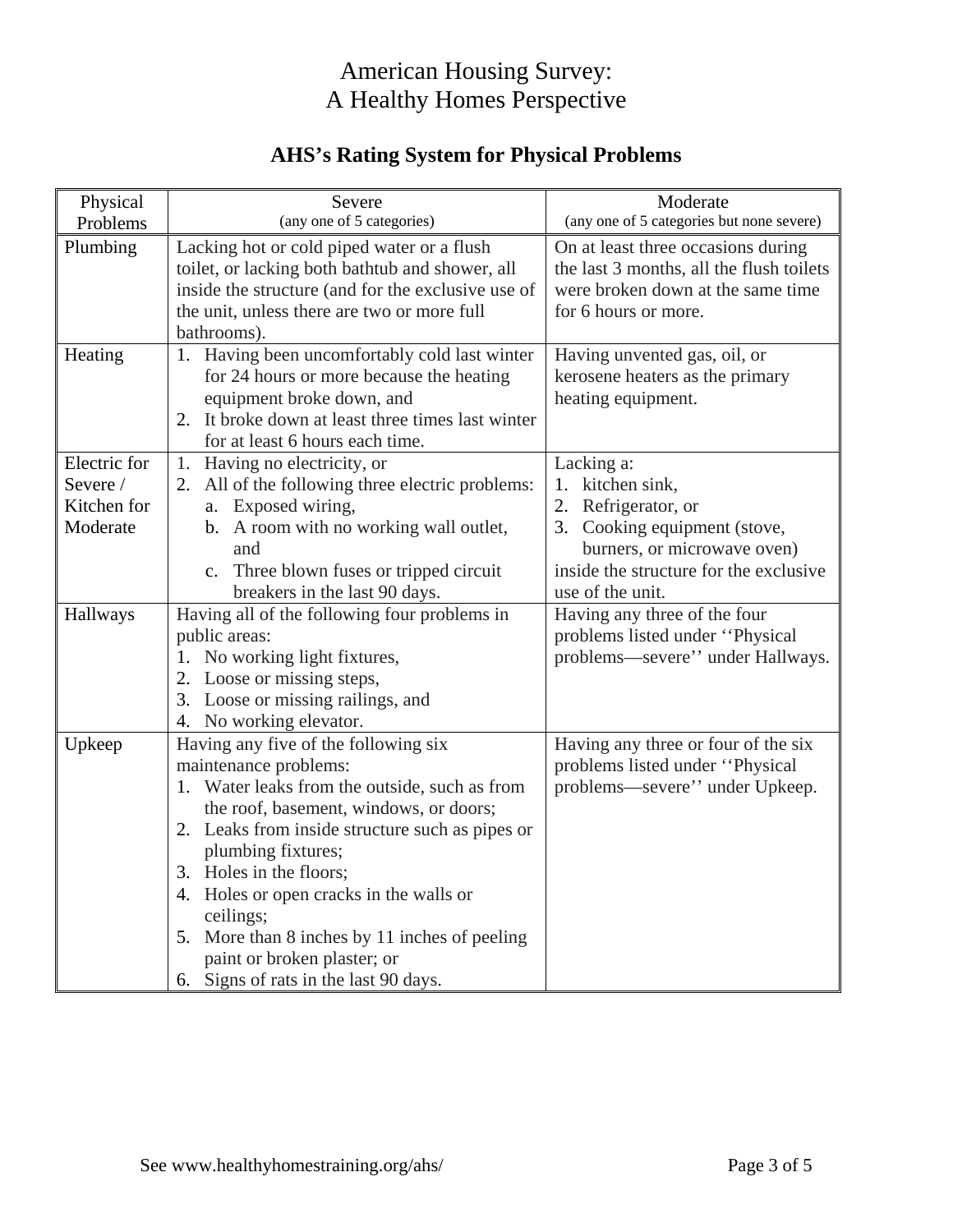### **Potential Errors in American Housing Survey**

All numbers from the American Housing Survey (AHS), except for sample size, are estimates. As in other surveys, errors come primarily from the following:

- **Incomplete data** Incomplete data are adjusted by assuming that the respondents are similar to those not answering, and the size of these errors is estimated.
- **Wrong answers** The U.S. Census Bureau does not adjust for wrong answers and does not estimate the size of the errors.
- **Sampling** Sampling errors are not adjusted and the size of the error is estimated.

### **WRONG ANSWERS**

Wrong answers happen because people misunderstand questions, cannot recall the correct answer, or do not want to give the right answer. The table below shows which items have been measured for inconsistency when people are reinterviewed after a few weeks. The actual survey did not catch and reconcile these inconsistencies and continuously occurring errors are not measured at all. Thus, a high rate of wrong answers remains for some items. The Census Bureau categorizes these levels of inconsistency into three ranges:

- 1. Less than 20 is considered a low level of inconsistency.
- 2. Between 20 and 50 is considered a moderate level of inconsistency.
- 3. Greater than 50 is considered a high level of inconsistency indicating that responses are not reliable.

### **Table Y Different Answers a Month Apart**

### **HIGH LEVEL OF INCONSISTENCY**

| Other kinds of heating equipment (central warm-air)         | 91 |
|-------------------------------------------------------------|----|
| Water came in from other places                             | 81 |
| Difficulty hearing with or without a hearing aid            | 72 |
| Water safe for drinking                                     | 66 |
| Other kinds of heating equipment (none)                     | 63 |
| Peeling paint on the ceiling                                | 63 |
| Other kinds of heating equipment (unvented room)            | 62 |
| Electric fuses or breaker switches blown                    | 58 |
| Open cracks or holes in building                            | 58 |
| Other major repairs over \$500 each—repair done             | 57 |
| Central air conditioning/dehumidifier                       | 56 |
| Broken plaster or peeling paint                             | 55 |
| Water came in from walls, doors, windows                    | 55 |
| A working electric wall outlet                              | 55 |
| Other kinds of heating equipment (fireplace with no insert) | 54 |
| Broken plaster on the ceiling                               | 53 |
| Water came in from roof                                     | 53 |
| Other major repairs over \$500 each                         |    |
| —someone in household did the work                          | 51 |
| Rate the place (10 categories)                              | 51 |